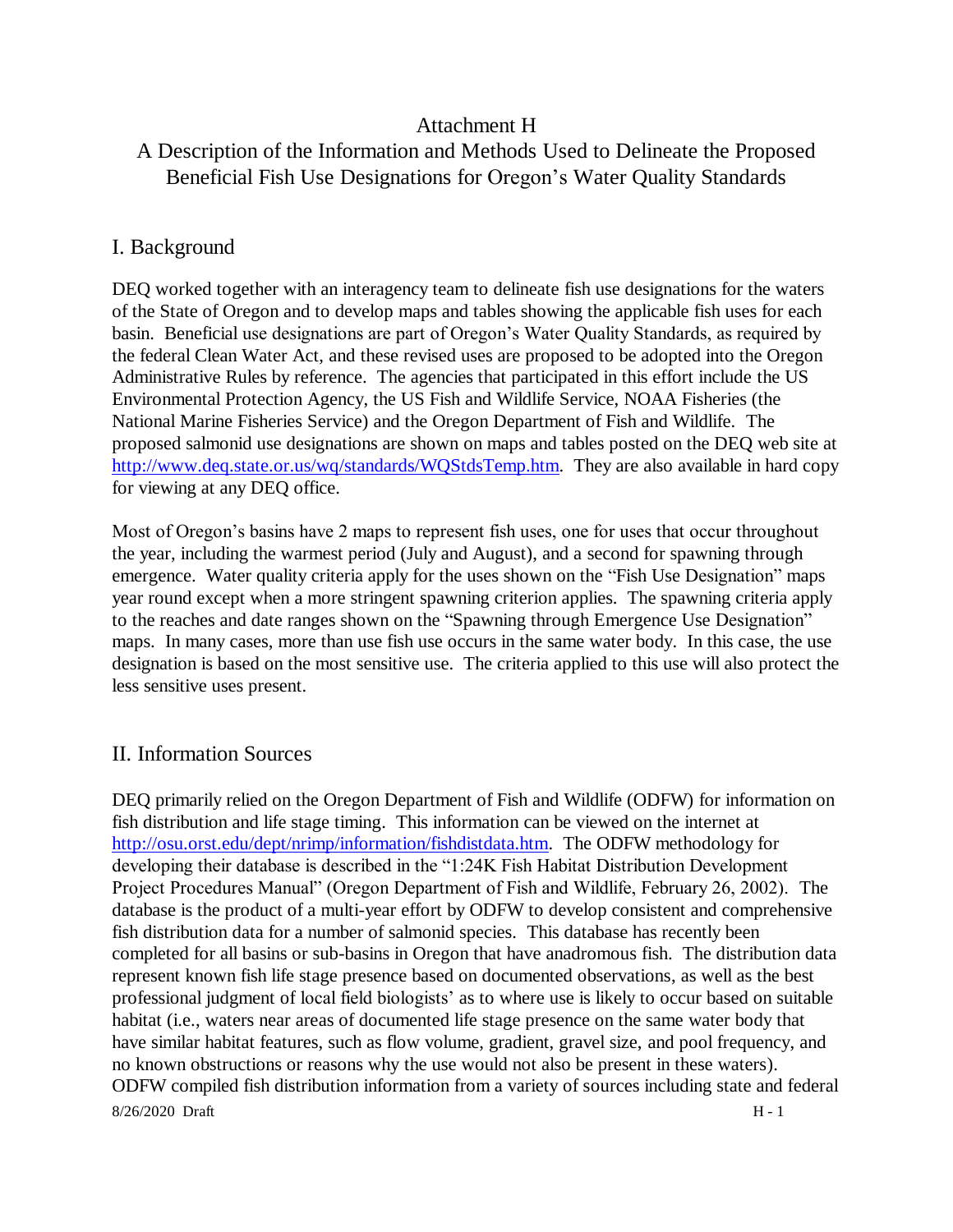fishery agencies, federal land management agencies, tribal entities, watershed councils and other interested public or private groups. The ODFW fish distribution data reflect areas of fish use based on information collected over the past five life cycles for a particular species, which ranges from 15 to 35 years. In addition to spatial fish distribution data that describe where a life stage use is known or likely to occur, the ODFW database also includes information describing when a life stage use is known or likely to occur.

DEQ believes the methodology ODFW used to develop its database is scientifically sound and is appropriate to use for salmonid use designation. The database, together with the additional sources identified below, represent the best information readily available upon which to base the fish use designations. The use of both data and professional judgment is appropriate because of the practical limitations of monitoring every stream mile, and because fish distributions vary year to year for any given water body. Salmonid use designations should be based on fish presence studies over multiple years.

DEQ also relied upon the following sources of information to identify the proposed salmonid designated uses:

1. *Bull Trout Habitat Designation Report: Technical Work Group Recommendations* (DEQ, July 2003),

2*.* USFWS proposed critical habitat for bull trout spawning and juvenile rearing (67 FR 71236, November 29, 2002),

3. Salmon Anchor Habitat Strategy for the Tillamook and Clatsop State Forests, (Ecotrust, 2002), and

4. Temperature data (ODEQ database, 2003).

A DEQ Technical Workgroup on Bull Trout was assembled specifically for the purpose of identifying current and potential bull trout habitat needed to allow survival and recovery of current populations of Bull trout in Oregon. This workgroup included bull trout experts from various organizations around the state. They identified current and potential year round bull trout use and current and potential bull trout migration.

III. Beneficial Use Designations for Fish Use (Uses that occur throughout the summer)

The following is a summary of the method used to delineate the proposed fish use designations based on the information sources described above. This methodology was agreed upon by DEQ, EPA, US Fish and Wildlife Service and NOAA fisheries.

Bull Trout Juvenile Rearing and Spawning

The Bull trout juvenile rearing and spawning use was designated based on DEQ's *Bull Trout Habitat Designation Report: Technical Work Group Recommendations* (2003) and USFWS' proposed critical habitat for bull trout juvenile rearing and spawning. DEQ believes it is necessary

 $8/26/2020$  Draft H - 2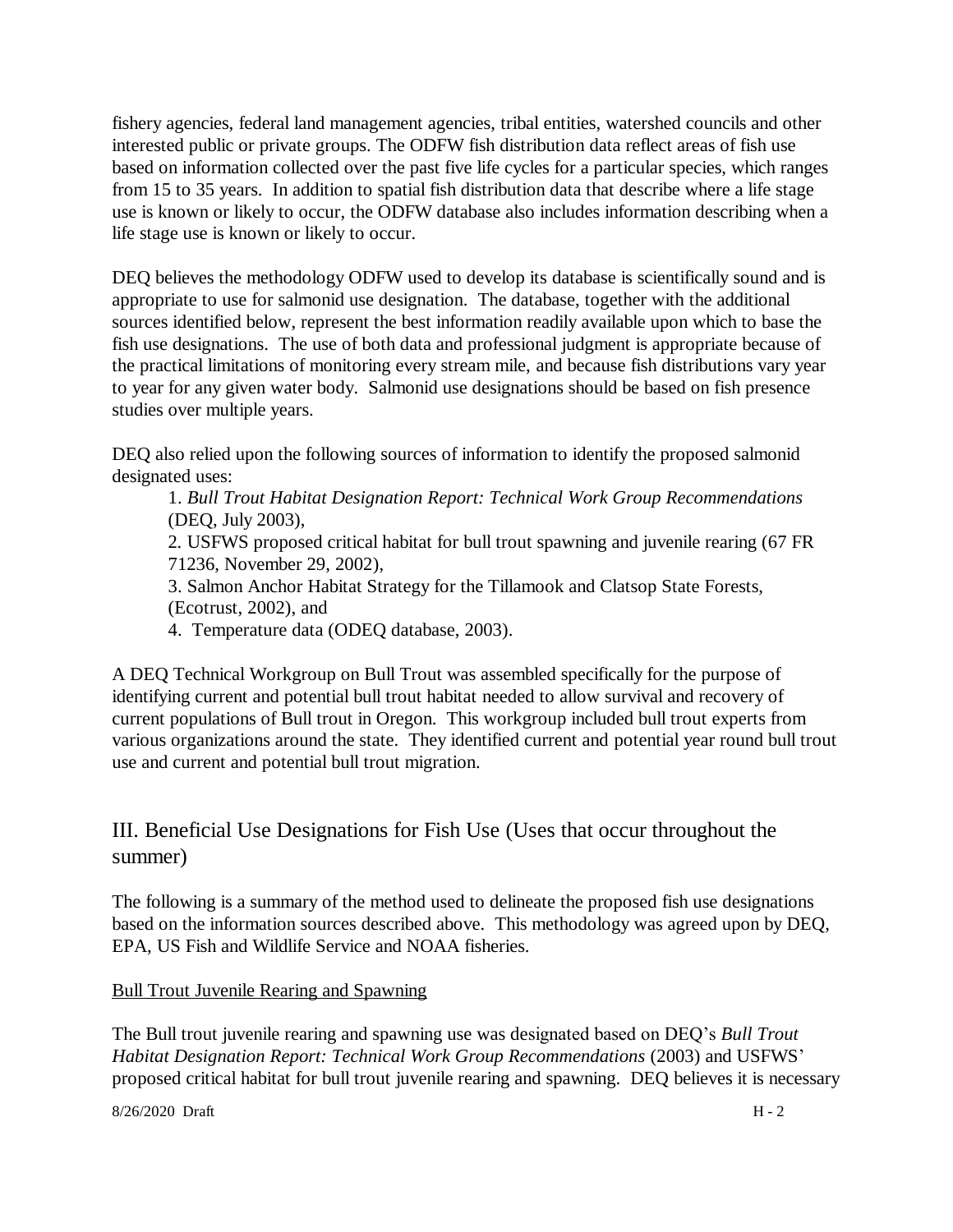and appropriate to designate areas identified as potential bull trout rearing and spawning habitat (identified in both of the above reports) because bull trout habitat in the State has been greatly reduced and fragmented, and because Bull trout are listed under the federal ESA. DEQ believes that in order to protect the bull trout populations in Oregon, additional habitat must be protected beyond where current use occurs. The additional habitat will allow local populations to grow to the point that they (1) are reconnected with other local populations and with foraging habitats, (2) are large enough withstand losses due to natural stresses and events (e.g., drought); and (3) have the genetic diversity to support healthy reproduction.

DEQ designates bull trout rearing and spawning use for: (a) waters classified in DEQ's report as known bull trout spawning and juvenile rearing habitat (BTHD1) and potential bull trout spawning and juvenile rearing habitat necessary for long-term health and viability of bull trout populations (BTHD3), (b) any additional waters identified by the USFWS as bull trout spawning and rearing proposed critical habitat, and (c) waters upstream of these habitats that support the bull trout use by providing cold water to the areas where bull trout use occurs. Because USFWS' critical habitat designations are currently proposed and undergoing public review, DEQ may revise our Bull trout use designations in the future to be consistent with the final critical habitat designations.

#### Core Cold Water Habitat

This use designation identifies and ensures the protection of colder water habitats that provide more optimal conditions for salmon and steelhead juvenile rearing and that protect summer bull trout sub-adult and adult foraging and migration.

The following indicators were used to identify where these colder water habitat occur:

1. Waters where spring Chinook spawn during the late summer months (August 1 through September 15).

2. Waters having sub-adult and adult bull trout uses where available timing data indicate that use occurs during July or August.

3. Waters identified as "anchor habitat" in a study by Ecotrust (2000). This study collected data on juvenile rearing density and identified areas of core juvenile rearing habitat for Coho (salmon), steelhead (trout), and Chinook (salmon). DEQ designated three stream segments as core cold-water habitat in the North Coast Basin (an upper portion of the Necanicum River, Ecola Creek and Plympton Creek) based on this data. 4. Waters upstream of the areas identified in 1-3 above that also support salmon & steelhead rearing or provide cold water to these areas.

5. Waters where water temperature data that meets DEQ's data quality requirements indicate that current 7-day average maximum stream temperature for the warmest week of the year stays below 16°C.

If additional scientifically credible data becomes available in the future, DEQ may add core coldwater habitat areas to the designated beneficial uses. This will require a rulemaking process to revise the beneficial use designations and an opportunity for public comment.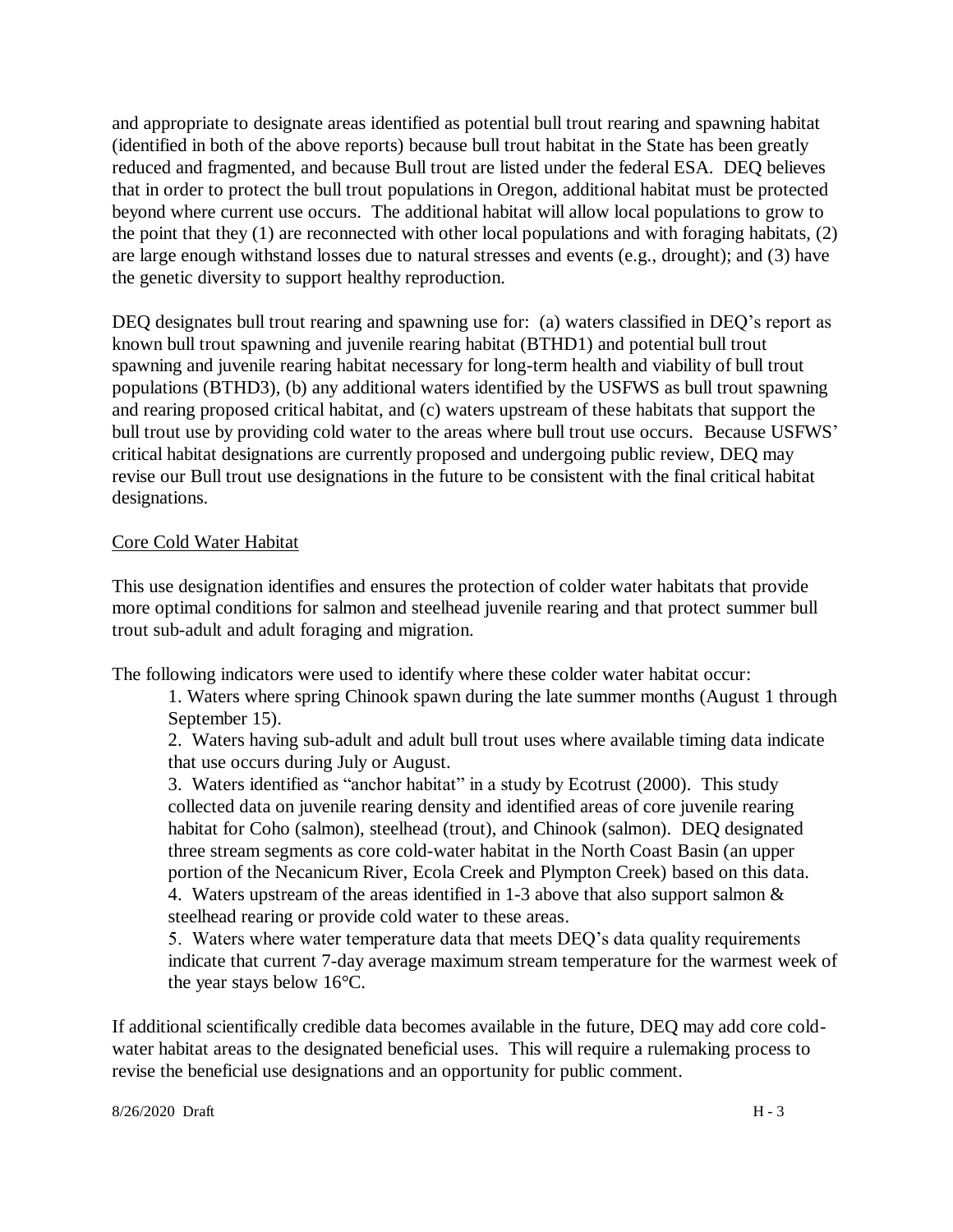DEQ believes that sufficient core cold-water habitat will be available to protect listed salmonid species due to the designation of core cold-water habitat above and due to the fact that additional colder water reaches (waters that stay  $16^{\circ}$ C or less) will be available in each sub-basin ( $4^{\text{th}}$  field HUC) in order to meet the 18° criteria everywhere salmon and trout rearing is a designated use. In order to attain  $18^{\circ}$ C in the lower portions of sub-basins, a significant portion of the upstream waters must be colder than  $18^{\circ}$ C. Thus, the salmon and trout juvenile rearing and migration summer maximum criterion will, in effect, protect additional core cold-water habitats upstream.

#### Salmon and Trout Juvenile Rearing and Migration

DEQ proposes to designate "Salmon and Trout Rearing and Migration Use" for waters where:

- 1. salmon or steelhead rearing occurs in July or August;
- 2. rainbow or coastal cutthroat trout rearing occurs; and
- 3. all waters upstream of the waters identified above.

The data and information supporting these determinations is contained in the ODFW database on the distribution and life stage timing of salmonid fishes descried under the information sources section above. This use designation is also intended to protect for upstream migration of adult salmon and steelhead.

#### Salmon and Steelhead Migration Corridors

DEQ proposes to designate waters as "salmon and trout migration corridors" where ODFW distribution and timing information indicates there is migration use but no rearing use in July or August or information suggests a lower mainstem river is primarily a migration corridor during the period of summer maximum temperatures, and there is some evidence to suggest that temperatures would naturally reach or exceed  $20^{\circ}$ C/68 $^{\circ}$ F. At this time DEQ is proposing this designation for the following reaches:

1. the lower Willamette River (from the mouth to river mile 50),

2. the lower John Day River (from the mouth to the confluence with the North Fork John Day River), and

3. the Snake River from the Washington-Oregon border to Hells Canyon Dam.

The data and information supporting these determinations is contained in the ODFW database.

### IV. Beneficial Use Designations For Salmon & Steelhead Spawning Through Emergence

DEQ considered identifying each different combination of species locations and time periods where the ODFW database shows salmon or steelhead spawning through emergence occurs. However, this resulted in over 30 different spawning date ranges for just one basin. Because this approach seemed overly complicated and difficult to implement, the interagency team considered ways we could simplify our method for designating spawning use time periods and still protect this use. After reviewing the timing information for all salmon species and steelhead, we agreed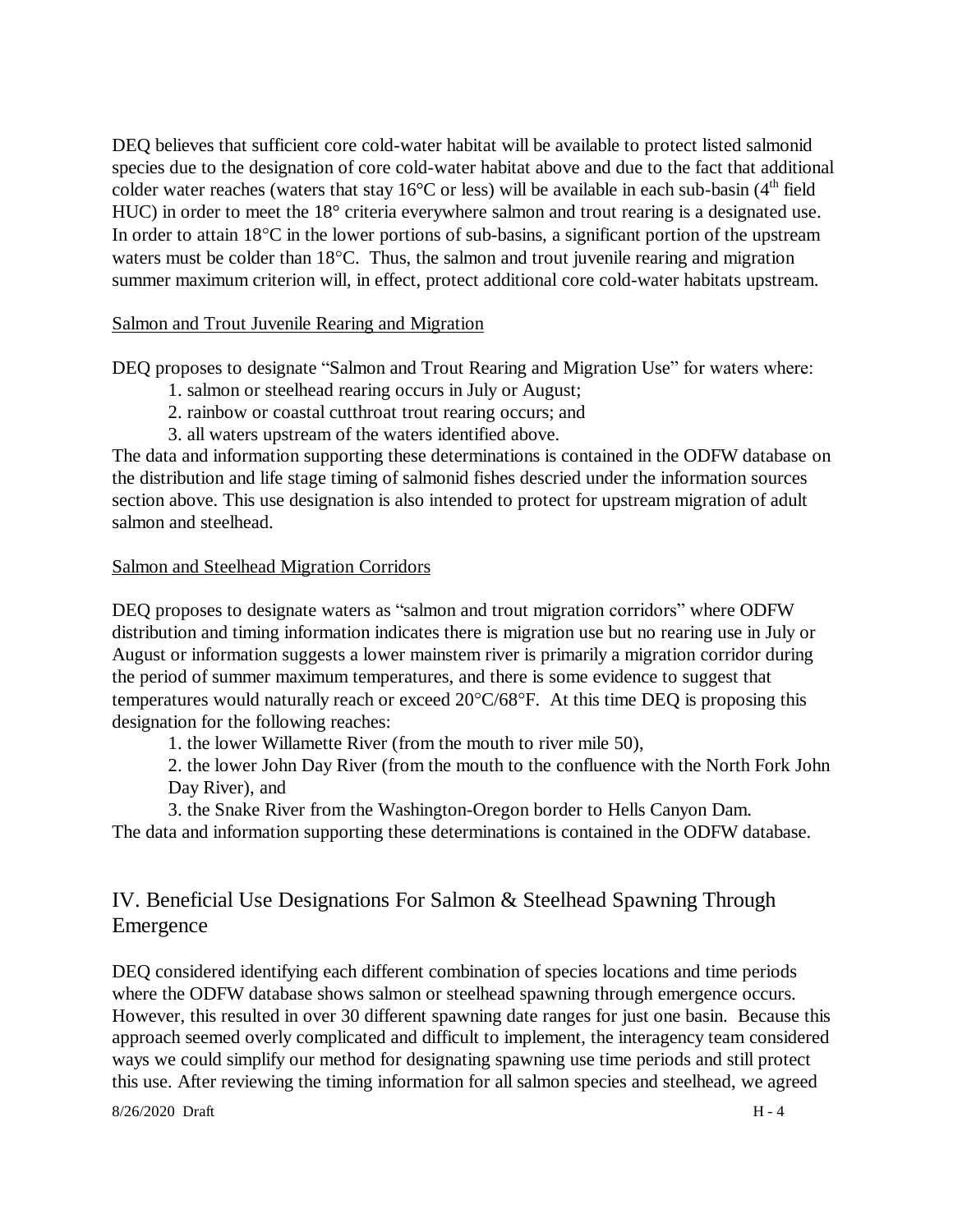on the approach described below.

1. In waters designated for salmon and trout rearing use during the summer months:

a. Spawning through emergence use applies to reaches with fall spawners (Chinook, Coho or chum), or a combination of fall and spring (steelhead) spawners, from October 15 through May 15.

b. Spawning through emergence use applies to reaches that have only steelhead (spring) spawners from January 1 to May 15.

2. In waters designated as core cold water habitats, spawning may begin earlier and/or emergence may end later. The above spawning through emergence dates apply unless they are extended for one of the following reasons:

a. Spawning use for Chinook salmon begins 2 weeks after the earliest spawning date in the timing unit for that species according to the ODFW timing tables, but no later than October 15. If the initial spawning date is identified as "peak use," there is no 2 week delay.

b. Emergence use for steelhead spawning reaches ends June 15.

3. In waters designated as migration corridors, spawning through emergence use applies to the dates shown on the ODFW timing tables.

The rationale for the two week delay after the spawning start date in 2a above is that the date shown in the ODFW timing tables applies to a "timing unit," which in many cases is fairly large. The spawning criterion will apply throughout the designated reach the date this use begins, yet it is most likely that the earliest spawning begins in cooler upstream waters, tributaries or springs. Also, the first 2 weeks of is often identified as "lesser use" by ODFW, meaning a few fish are beginning to spawn at this time, or perhaps in some years, but the bulk of them spawn during the "peak use" time.

The later emergence end data for steelhead in 2B above is used because in these colder waters, steelhead spawning and emergence typically occurs later. Although steelhead fry may emerge even later than June 15 in some waters, those waters are typically a colder upstream (i.e., high elevation) portion of where this use is designated, or in cold spring waters. In order to attain the spawning criterion (i.e.,  $13^{\circ}$ C/55°F) on June 15 in the downstream extent of spawning reaches, temperatures would remain colder in the upstream waters and therefore would not likely reach  $13^{\circ}$ C/55°F until later in the year.

The reasons for using the ODFW timing information for spawning through emergence in the migration corridors as described in 3 above, is that there are a limited number of spawning reaches in these larger mainstem rivers, they are shorter segments (thus no need for the 2 weeks delay for upstream/downstream variability), and the timing information is better known. This occurs in a lower portion of the Snake River, where there is fall Chinook spawning, and in a small lower section of the Columbia River where there is some limited Chum spawning.

### **V.** References